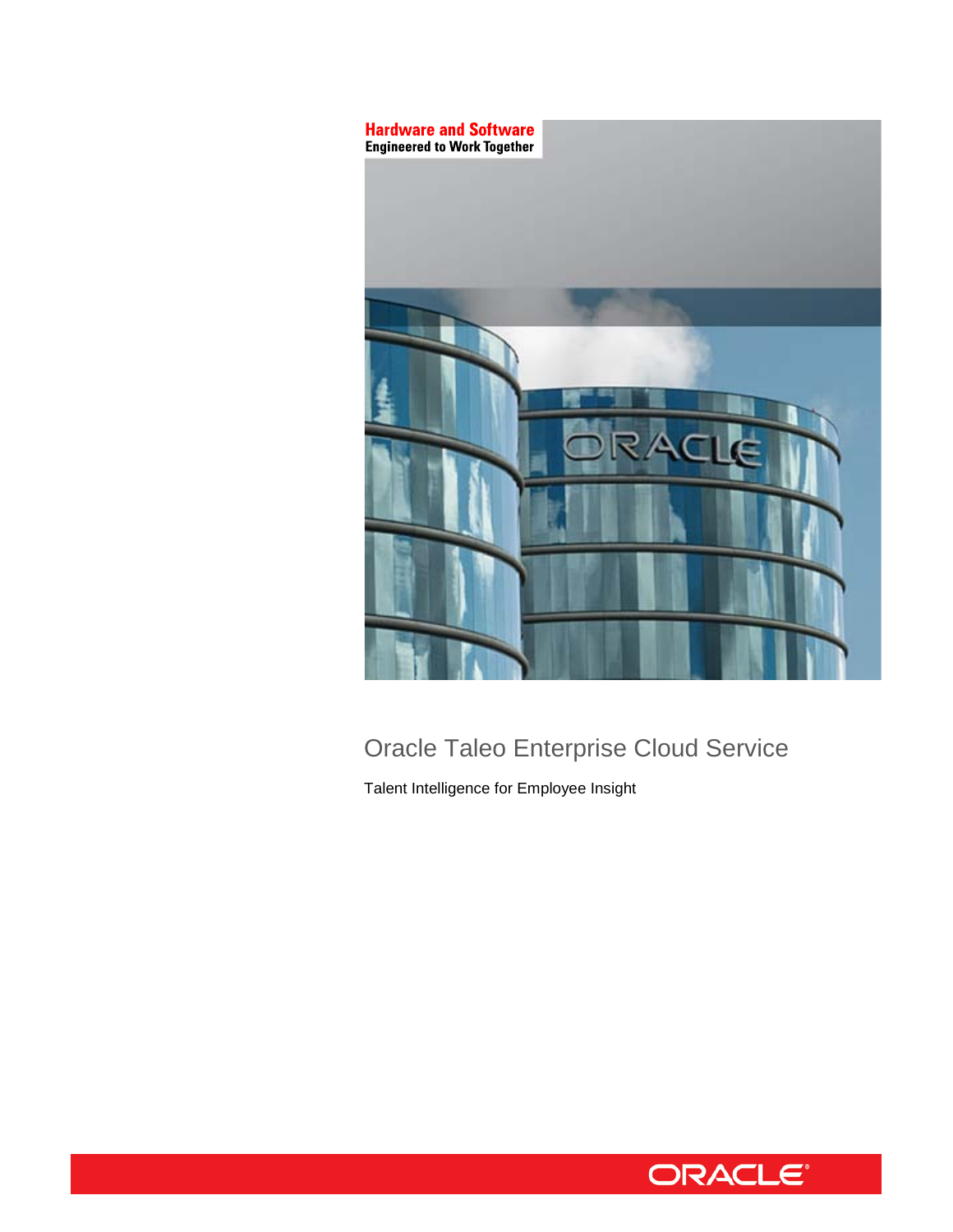



*"At Davita, analysis helps us drive the business. The analytics capabilities in [Oracle Taleo Enterprise Cloud Service] are the best in the market. When we implemented [Oracle Taleo Analytics Cloud Service], we immediately started finding bottlenecks in our processes that we never knew about. We were then able to identify and fix the behaviors that created these bottlenecks."* 

**Randy Larson**  Director HRIS, Davita Talent intelligence comprises insight and information about your people. It provides executives with a high-level view of their biggest expense and largest asset. And it provides business managers with better decision support for managing people.

Talent intelligence also provides career, goal, and performance visibility for employees so they know what they're doing and where they're going. Simply put, talent intelligence is your greatest advantage for realizing growth, innovation, and customer satisfaction.

Oracle Taleo Enterprise Cloud Service provides the talent intelligence necessary to run your business. Give your managers the insights they need in order to make moreinformed decisions about how they hire, assess, and develop people—and then watch your business thrive.

## Designed for People, Built for Business

Talent management is the process of hiring, managing, retaining, and developing employees to create the best-possible workforce for achieving your business objectives.

Capture and use information about skills, experience, performance, and career objectives to put people into roles in which they will succeed. And then use those insights to attract, manage, motivate, and retain top performers for better business outcomes—all via a single online system designed for people and built for business.

 (automatically) into employees' profiles as employees manage and grow their careers. From recruiting to compensation, Oracle Taleo Enterprise Cloud Service provides a single talent platform with simplicity in mind. All the solutions that run on this platform are designed to help managers and employees better manage people and their careers. Best of all, the more these tools are used, the more information you can capture

The talent profile feature of Oracle Taleo Enterprise Cloud Service then provides a quick, comprehensive view of current and future talent across candidates, employees, and alumni. Need to see more? Analytics enable powerful visibility and insight into all levels of the organization for immediate action.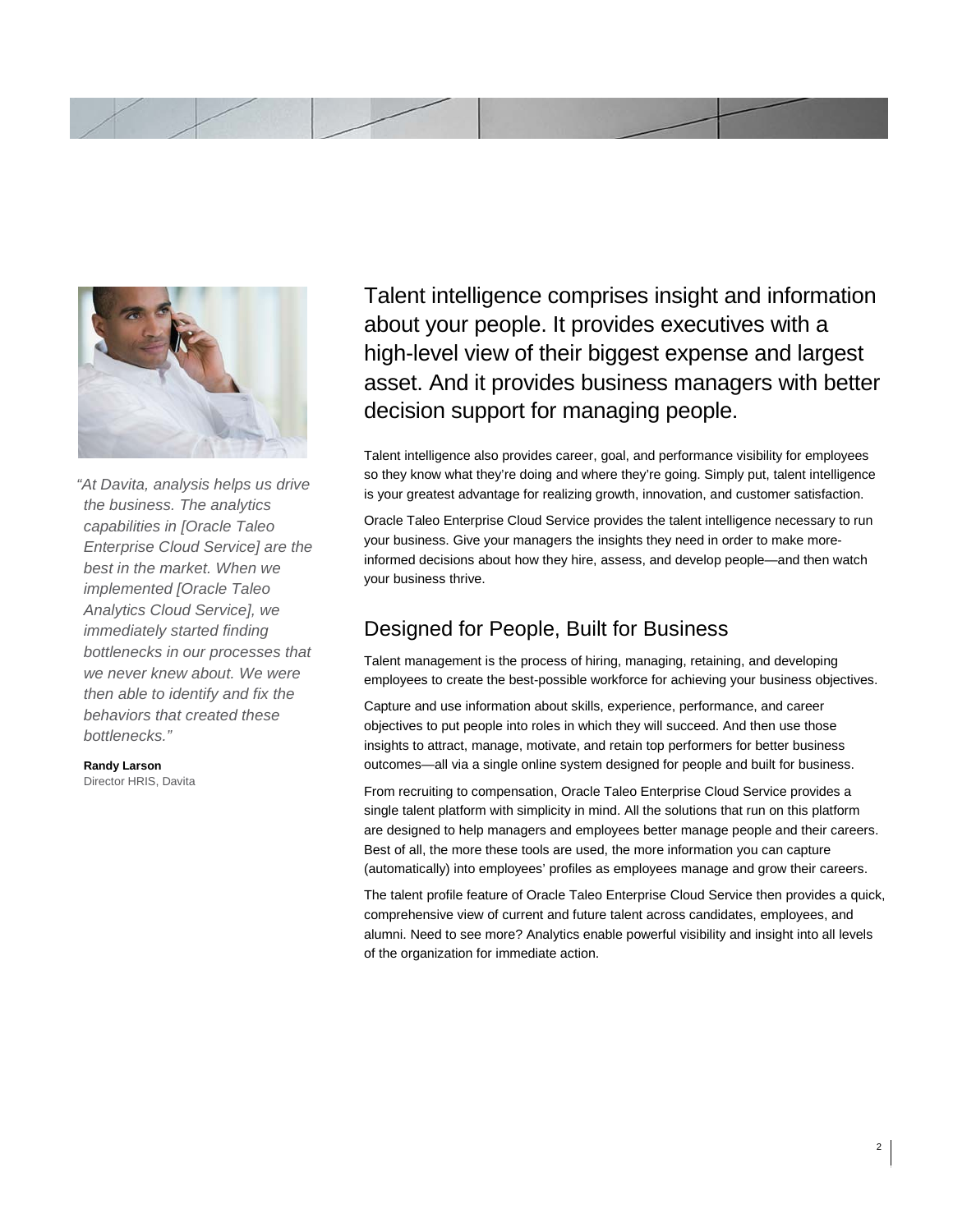

*"[Oracle Taleo Enterprise Cloud Service] is important to us for a number of reasons—one being the increased usability of the system and another being the ability for us to provide a cuttingedge career portal platform for our external candidates. We were able to implement it in just a few months and deliver better results at a lower cost."* 

#### **Ken MacFerrin**

Director, Global Staffing and Talent InfoPrint Solutions Co.

### Get the Most out of Your Talent

With the insight you collect through Oracle Taleo Enterprise Cloud Service, you can

- Build talent pipelines strategically to fill gaps in skills and competencies
- Develop future leaders by identifying, tracking, and nurturing top talent
- Move talent according to business needs while increasing engagement
- Align individual goals with business initiatives, performance, and rewards
- Employ compensation practices that create a pay-for-performance culture



Figure 1. Capture and use information about skills, experience, performance, and career objectives to put people into roles in which they will succeed.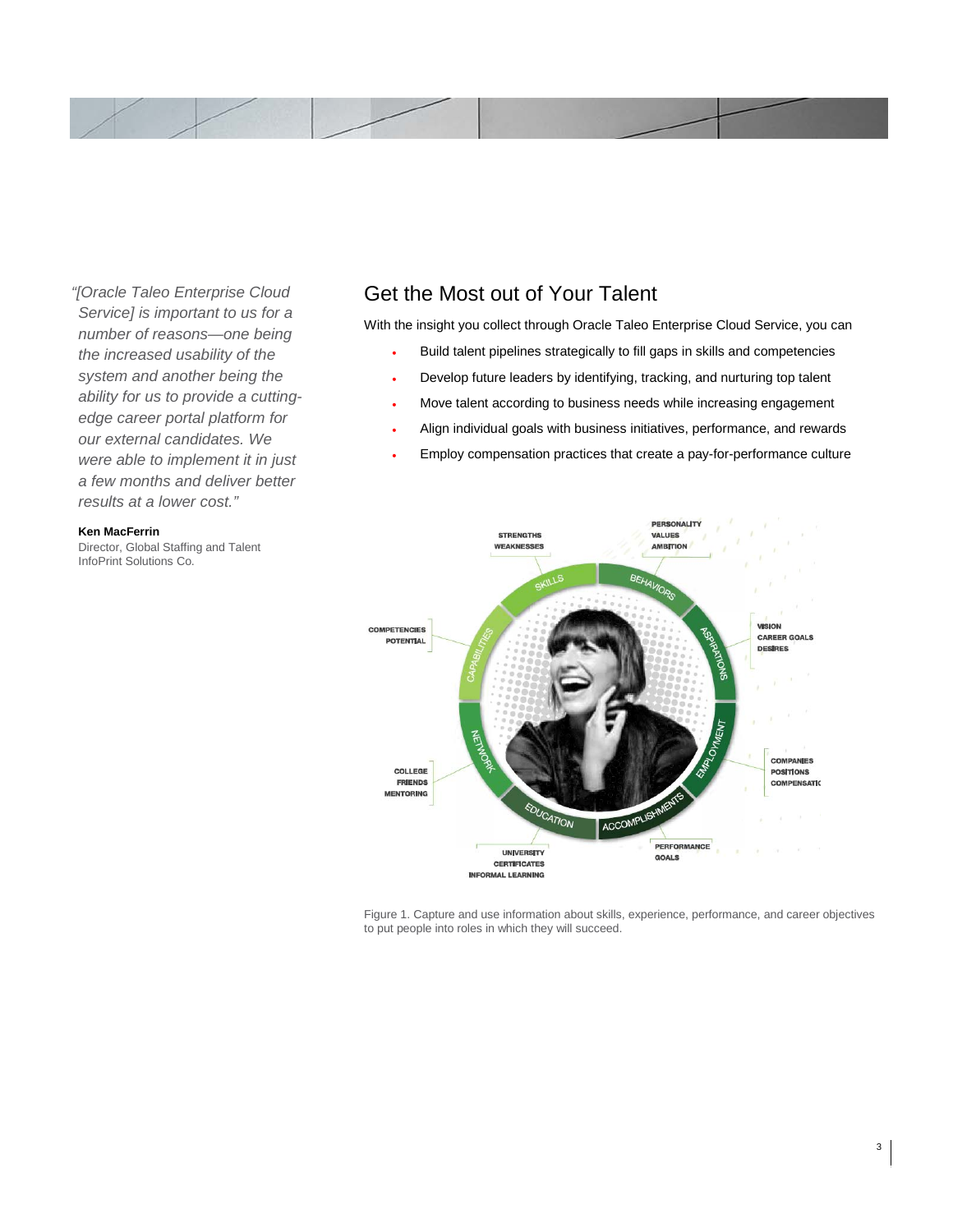

*"In less than six months after implementing our company's first learning management system, we've realized cost efficiencies of nearly 30 percent from reductions in travel and outsourced training. More importantly, however, we've significantly expanded training for all employees throughout our company to more than 1,000 courses online."* 

#### **Judy Whitcomb**

VP of Human Resources, Learning and Organization Development, Classic Residence by Hyatt

#### **Recruiting**

 Unlike most simple career sites and applicant tracking systems, which promise quality of Oracle Taleo Recruiting Cloud Service delivers on the true promise of creating a highperformance workforce by using talent intelligence—while dramatically reducing costs. hire, Oracle Taleo Recruiting Cloud Service delivers proven results by connecting newhire performance and retention data with sourcing strategies and recruiting programs.

#### **Performance**

Oracle Taleo Performance Management Cloud Service transforms the typical performance review process into an insightful management tool that drives better business results and helps retain top employees. The solution's integration with desktop productivity tools enables employees and managers to provide regular and timely updates and feedback. Continuous performance conversations ensure that employees are being regularly assessed and coached rather than evaluated once a year.

### **Learning**

Oracle Taleo Learn Cloud Service enables organizations to manage essential training tied to compliance, regulatory requirements, job roles, and onboarding requirements, using formal learning with structured curriculum and learning events. Social learning features such as discussions, ratings and reviews, and file sharing create true learning communities. With Oracle Taleo Learn Cloud Service, you can tailor the mix of formal and social learning to match your culture and your business drivers for greater performance and productivity.

#### **Development**

Oracle Taleo Development Planning Cloud Service helps companies invest in their people so that they're prepared to meet future challenges. By providing opportunities for employees to self-direct their career and personal development, organizations can increase engagement. Development activities become relevant and timely when they are embedded within goal, succession, and career plans.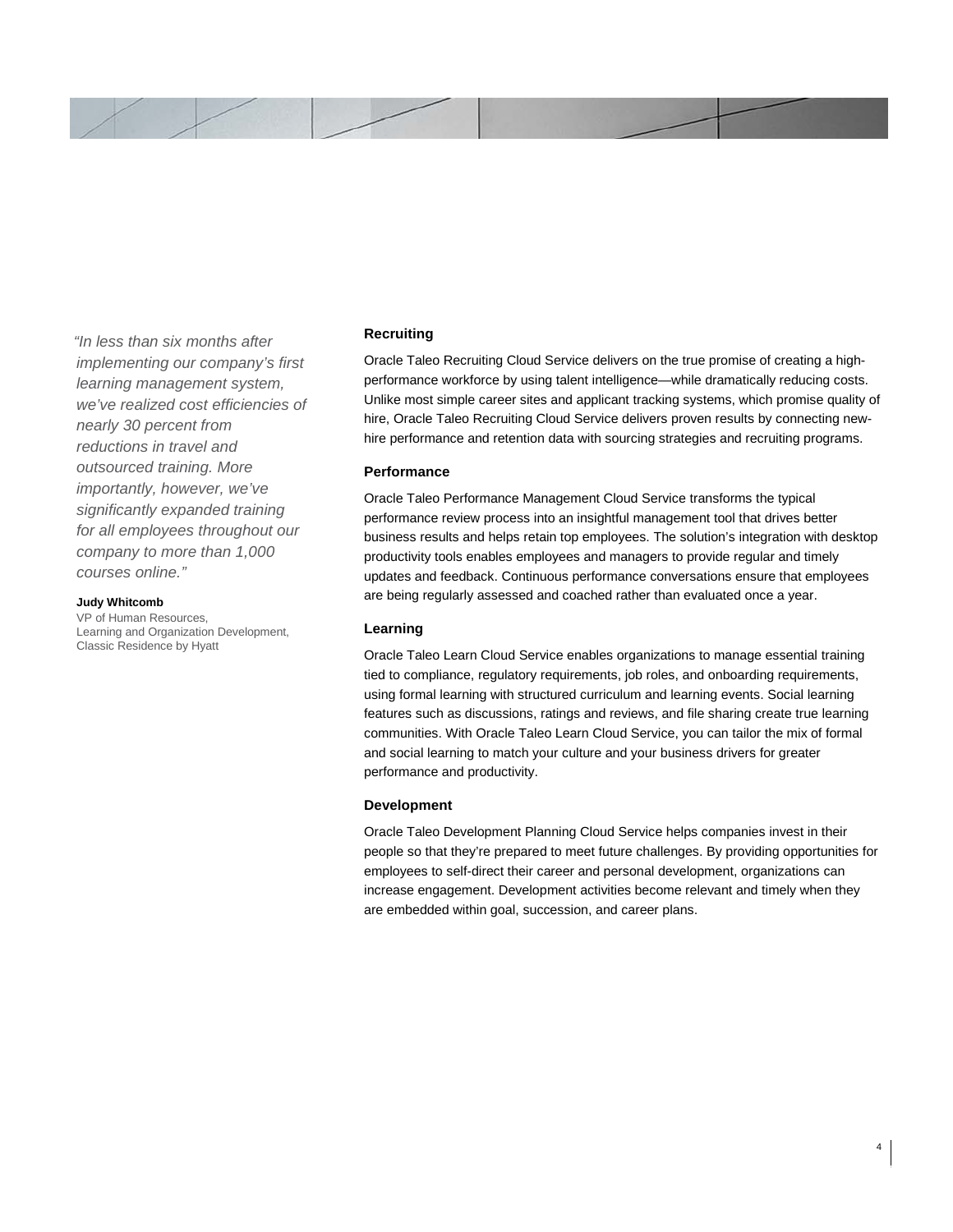



 *process in place that will grow leaders that know how to keep "It takes dedicated effort on the part of top leadership to put a employees engaged. This is the process we have implemented [with Oracle Taleo Enterprise Cloud Service]."* 

 **Steve Rugg** Director, HR Technology United Airlines

#### **Succession**

Oracle Taleo Succession Planning Cloud Service provides insight across organizations and the global talent marketplace for true talent mobility and succession. In a single view, you can systematically evaluate and compare individual experience, skills, and competencies for internal and external candidates. Move beyond simple performance and potential to compensation, career preferences, and risk of loss. Now your executives can create, monitor, and develop stronger talent pipelines for leadership and critical positions.

### Reliable and Scalable Technology Platform

Oracle Taleo Enterprise Cloud Service is optimized to meet the needs of on-demand talent management and software as a service (SaaS) delivery. The platform combines a scalable, elastic, and secure infrastructure that offers the best reliability in the industry with a software platform that is open, mobile, and flexible for easy integration, in addition to a unified suite of talent management applications.

### World's Largest Talent Community

 No one else offers instant knowledge from thousands of talent management experts, Oracle connects the world's largest ecosystem of customers, partners, and candidates. best-of-breed applications from dozens of partners, and talent profiles from millions of candidates. Oracle customers can take advantage of all these resources.